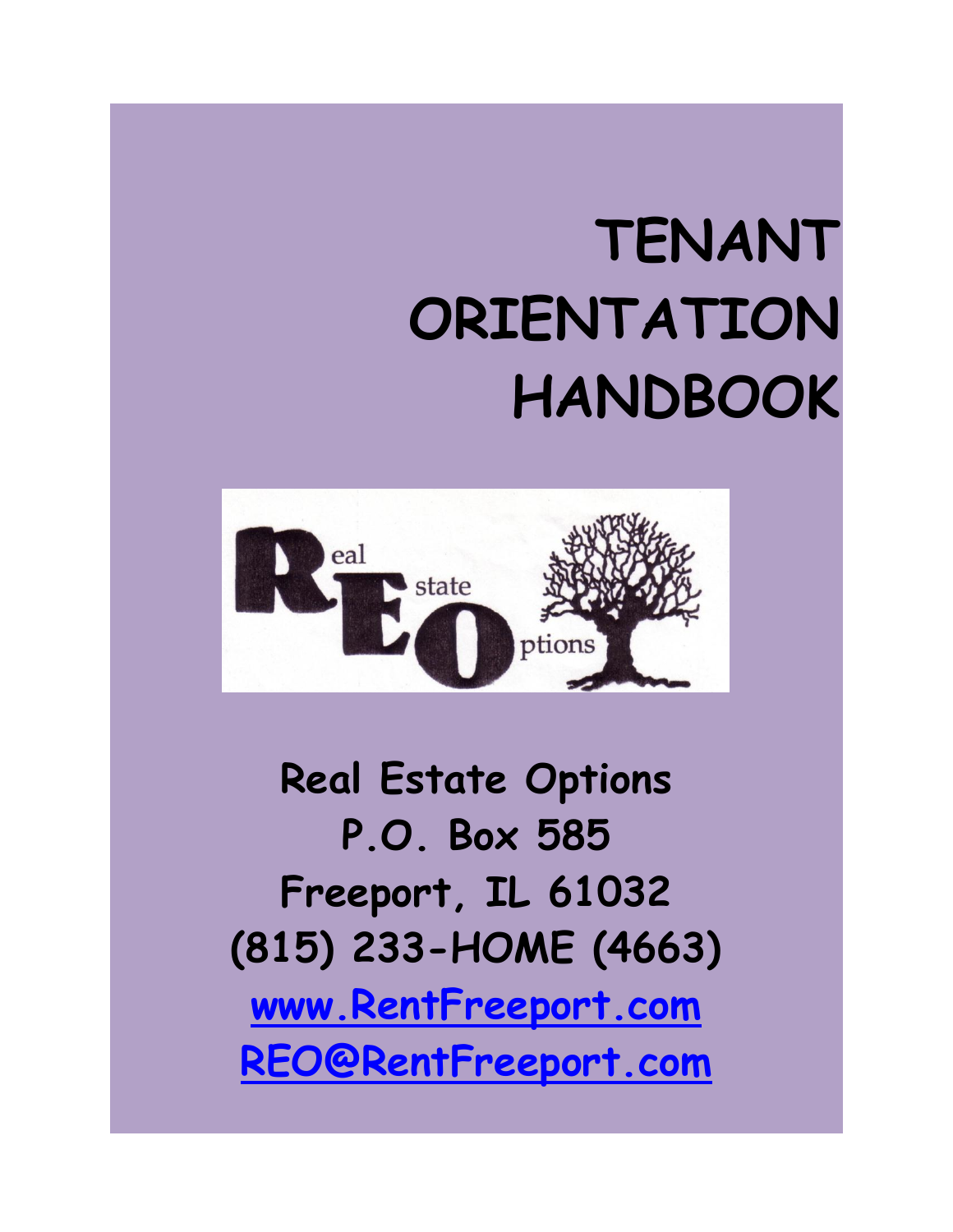### **TABLE OF CONTENTS**

| 1. | <b>TEXT ALERTS - SIGN UP NOW!</b>                                                       | page 3  |
|----|-----------------------------------------------------------------------------------------|---------|
| 2. | <b>Tips To Keep Rent Low</b>                                                            | page 4  |
| 3. | <b>Natural Gas Safety</b>                                                               | page 5  |
| 4. | <b>Fire Safety Tips</b>                                                                 | page 6  |
|    | 5. Renter's Insurance                                                                   | page 7  |
|    | 6. Security                                                                             | page 8  |
|    | 7. Energy Efficiency                                                                    | page 9  |
| 8. | <b>Tips and Standards for Cleanliness</b>                                               | page 10 |
|    | 9. Inspections / Repair Charges                                                         | page 11 |
|    | <b>10. Move-Out Procedures</b>                                                          | page 12 |
|    | 11. What Happens When The Rent Is Late                                                  | page 13 |
|    | 12. What Happens If You<br><b>Violate The Rental Agreement</b>                          | page 14 |
|    | 13. What Happens If You Are Found<br>Doing Any Illegal Activity on the Property page 15 |         |
|    | 14. Barring Notices (Problem Guests)                                                    | page 15 |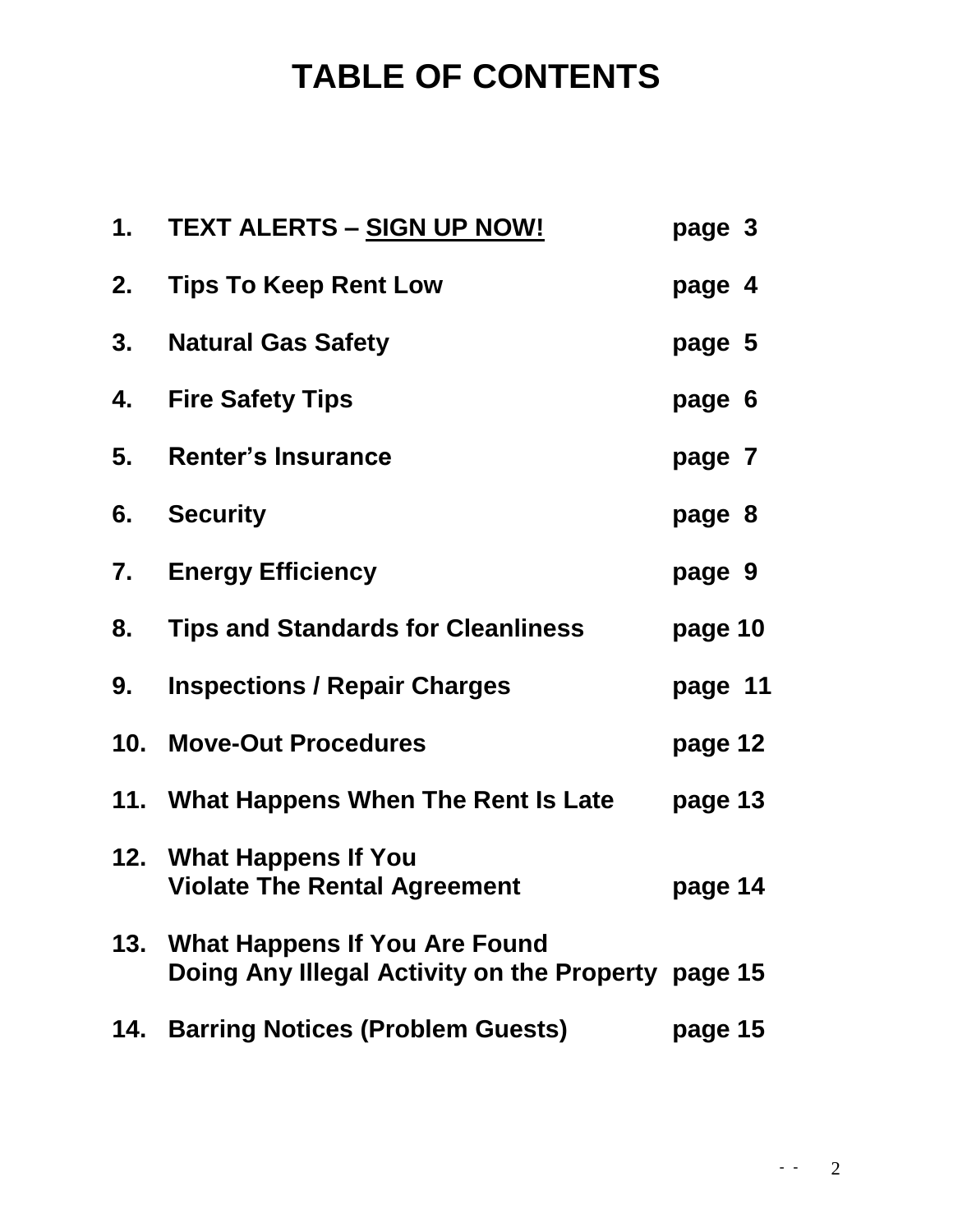

To ALL of our Residents:

We are offering a new **FREE** service that we hope will be a great benefit to all of you.

To help keep YOU updated on any issues that affect your living situation, we've started a new **Text Alert** service.

We would like you to take a moment and **please subscribe to our new free Text Alert service** so you can receive alerts (text messages) on your mobile phone as soon as we send them! We will only send text alerts when we think we have vital information that will affect you (for example – keeping you posted on a City-wide electrical outage and when to expect power again).

All you have to do is just send a text message to **41411** with **REOAlert** (small or capital letters – doesn't matter) in it, or subscribe online at: [http://www.TextMarks.com/REOALERT](http://www.textmarks.com/REOALERT)

PLEASE take a quick moment and *do it right now!* You will receive a confirmation text back.

We are also offering a  $2^{nd}$  FREE service for prospective tenants - it is a text alert service regarding upcoming vacancies. If you have friends/family looking for a place to rent, have them subscribe by sending a text message to **41411** with **RENTALS** (small or capital letters – doesn't matter) in it, or subscribe online at[: http://www.TextMarks.com/RENTALS](http://www.textmarks.com/RENTALS)

**THANKS** for helping us supply you with the best service we possibly can.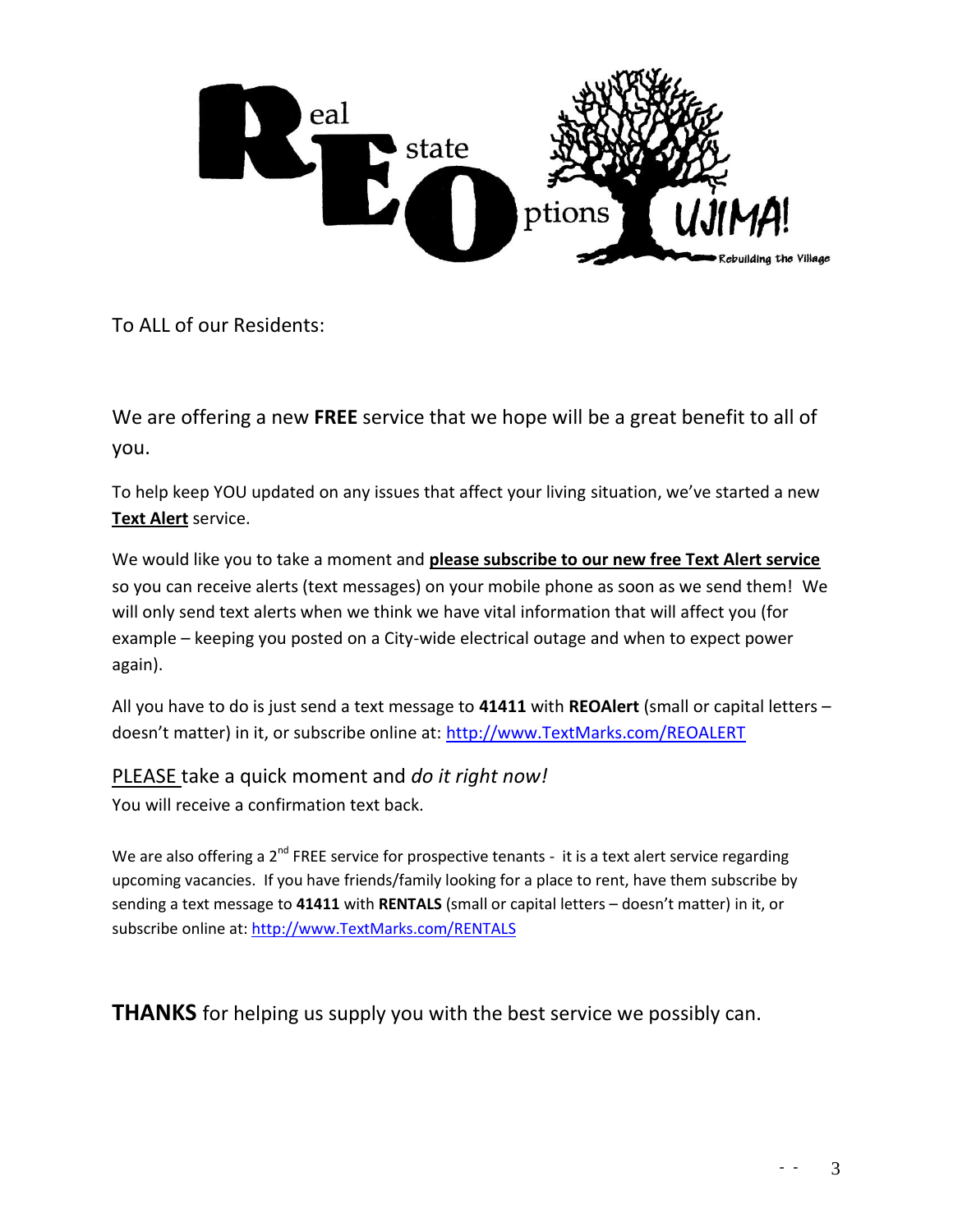### **(8) Tips To Keep The Rent Low**

- 1. Pay rent on time. Everyone has to pay bills on time (even your landlord).
- 2. If you expect trouble with the rent tell the landlord immediately. If you are allowed to make a payment plan -- stick to it.
- 3. Report any maintenance needs to the management as soon as they arise. According to your Rental Agreement, if you do not notify the management of maintenance needs immediately, you could be held liable for excess utility bills and/or damage.
- 4. Don't waste utilities (gas, electricity or water) if you don't pay them. The landlord pays for every gallon of water, kilowatt of electricity or cubic foot of gas. Your rental amount is based on certain usage. Excessive usage will always raise costs and, ultimately rents.
	- $\triangleright$  DO NOT leave fans running when no one is home (this is not only a lease violation and waste of money, it is a fire hazard!!).
	- $\triangleright$  Do NOT leave the TV on when no one is home.
	- > DO NOT use a space heater or the stove as a heating source. (Deadly fumes are exhausted from these objects when in continual use.)
	- $\triangleright$  Freezers, extra refrigerators, side-by-side refrigerators, portable dishwashers or air-conditioners are only allowed with written permission.
	- $\triangleright$  DO NOT allow any non-resident quests to use the utilities (i.e. showers, laundry, etc.).
	- $\triangleright$  In the heating season (October 15 through May 15), make sure all storm windows are kept down at all times.
- 5. If you tell us you will be home to allow a repairmen to come into your home to do scheduled maintenance – be home! Frequently the landlord pays for service calls when no one is home and then has to pay again when the work is rescheduled. If this happens, the service call charge could be charged back to you.
- 6. Take care of fixtures such as stoves, plumbing fixtures, refrigerators, doors and the whole apartment or house. You will feel better and the upkeep costs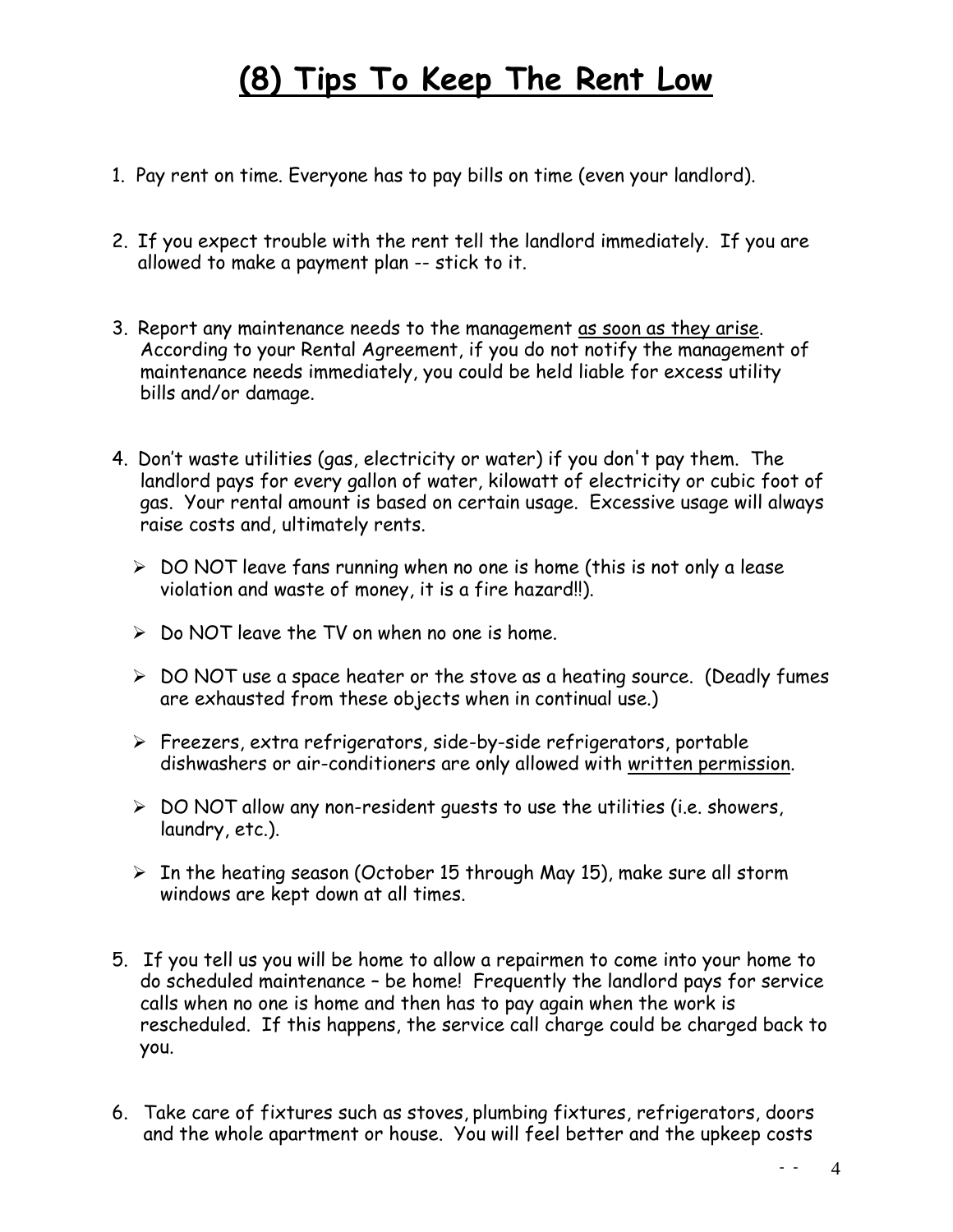#### **(8) Tips To Keep The Rent Low (continued)**

will be lower. Be honest when you or a family member accidentally breaks something. Be sure to call us for repairs immediately!

- $\triangleright$  PLEASE REMEMBER: If your home comes with any appliances such as a stove refrigerator, dishwasher, air-conditioner, garbage disposal or washer or dryer, these appliances ARE NOT INCLUDED IN THE RENT. If you wish to use these appliances, you agree to assume all responsibility for care and maintenance, keeping these fixtures in a clean, sanitary and properly working manner. If you ever wish to use your own appliances, you may request that the owner's appliances be removed from the premises
- 7. Report vandalism quickly to police and to the management. Vandals can sometimes be caught and will come back if the vandalism is not repaired. Please be aware that most vandalism is caused by someone who knows you. Use security devises supplied by the management and wise about whom you let in your home.
- 8. When you move out. clean the place up. Leave it the way you received it, exactly as described in the move-in condition checklist, except for ordinary wear and tear. If you have any concerns about what needs to be done at move out, please call us and we will visit you to discuss this.

### **Natural Gas Safety**

Natural gas is an excellent, clean and efficient energy source. It is also dangerous. Natural Gas smells bad on purpose (they add a chemical so that you can detect that it is leaking)

#### **What to do if you smell gas:**

- $\triangleright$  Open windows to ventilate
- $\triangleright$  Don't light a match
- $\triangleright$  Don't turn anything electric on or off
- $\geq$  Leave the building if the odor is strong
- $\triangleright$  DO NOT use your phone! go to another location and:
- $\triangleright$  Call the gas company NICOR GAS 888-Nicor4u (1-888-642-6748)
- $\triangleright$  then Call the manager 233-HOME (4663)

**REMEMBER! NEVER** use a stove or oven to heat your home! Use appliances only for their intended purposes!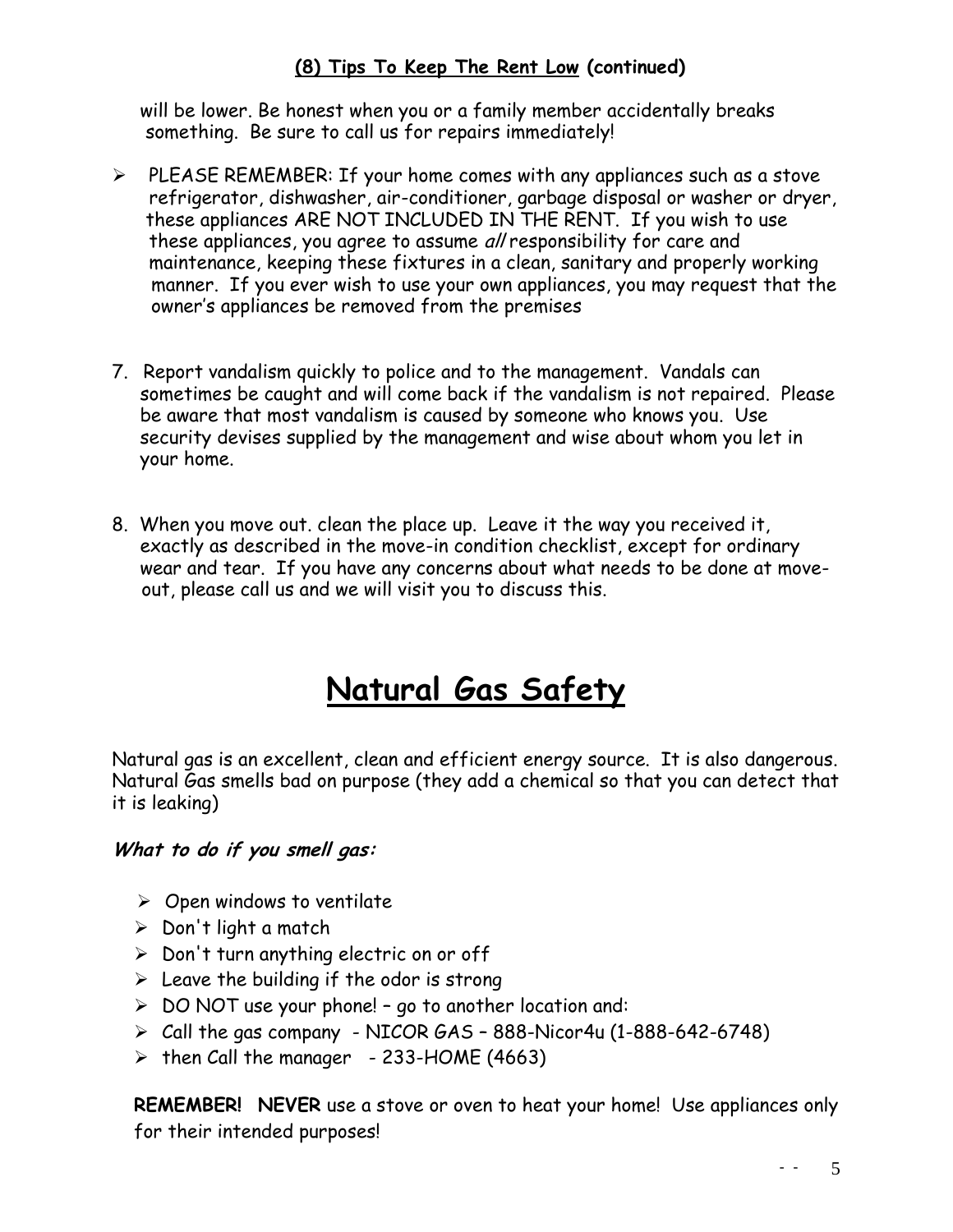### **Fire Safety Tips**

- 1. Maintain your smoke detectors because your life may depend on them. You are responsible for replacing the batteries in your smoke detector. Test the detectors once a month. Clean off cob webs and dirt when you test them.
- 2. Practice exit drills from your home or apartment. Design an escape plan for everyone and practice it. For more detail contact your local fire department for booklets on home fire drills.
- 3. Crawl low in smoke, moving on hands and knees. Cleaner air is near the floor. Heat and smoke rise,
- 4. Stop, drop and roll on the ground to smother the flames if your clothing catches fire. Cover your face for protection.
- 5. Cool a burn with cool water. Contact a doctor if the burn blisters or is severe.
- 6. If you are in a non-smoking unit DO NOT smoke or allow others to smoke. This is in strict violation of your Rental Agreement and you may jeopardize your living situation along with being responsible for any and all smoke-related damage. If you are allowed to smoke in the unit -- watch smokers like hawks. Use large heavy deep ashtrays. Empty ash trays into toilet. Check under couches, beds, chair cushions for smoldering butts. Never allow anyone to smoke in bed (especially if they drink or take any kind of drugs legal or not).
- 7. If you are given written permission to use a space heater -- give space heaters space. Keep flammables at least 36" from the heater. Keep kids away from heaters. Turn them off at bed time or when you go out. Do not ever use space heaters to dry clothes (or anything else).
- 8. Be careful when cooking (a very common place for fire to start). Keep young children out of the way. Turn handles of pots and pans away from the front so children cannot get to them. If grease catches fire place a lid over the pan, turn off burner, never use water on a grease fire. You can use a properly rated fire extinguisher (13 rating), baking soda, or salt will help put the fire out. Call the fire department if the fire cannot be contained in a few seconds. Keep ranges clean of grease and food.
- 7. Practice Safety with electricity. if an appliance gives off smoke or the smell of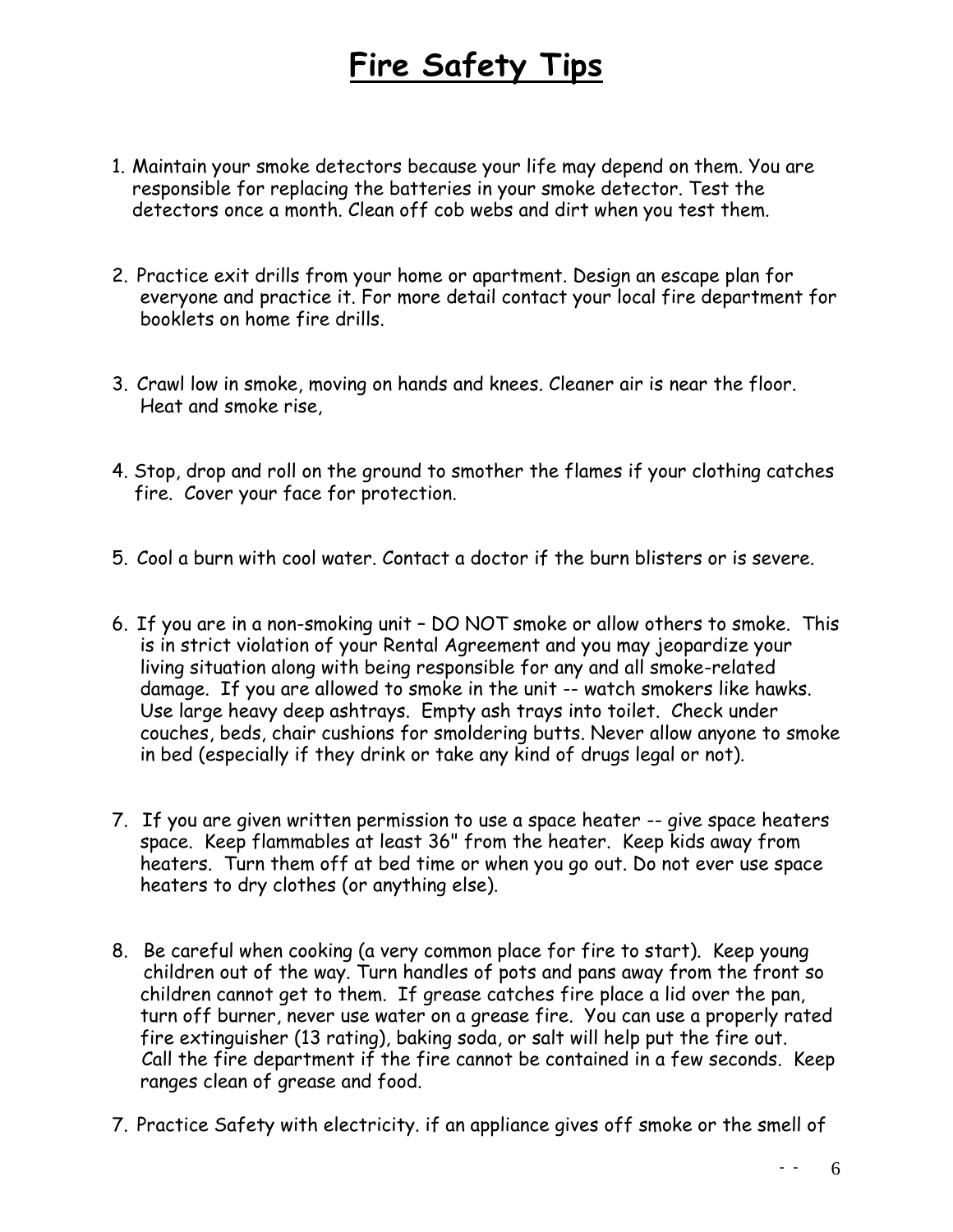burning, turn it off and have it checked for repair. Do not place cords under rugs. Check the cords on appliances and replace if frayed or broken. If you replace a fuse be sure the replacement is of the same amperage. Don't plug many appliances into the same outlet. If there is a fire from an electrical appliance call the fire department and (if you can get to the fuse box) turn off the electricity. Use only C rated fire extinguisher and never use water!

8. A match is a tool- for adults only. Keep matches and lighters where children cannot get to them. Teach children to give matches and lighters to parents if they find them.

#### **Renter's Insurance**

The landlord does not carry insurance on the contents of your apartment. Any loses (or complete loss of all of your belongings) will come out of your pocket unless you have renter's insurance. This type of insurance is generally a bargain and is available from almost all insurance agencies.

Renter's insurance covers you\* if you are sued by a guest that is injured in your apartment (the landlord is usually not liable for what happens inside your unit), if you are sued by certain damage a family member does (wild baseball hit), or pet damage.

After you get insurance, but before a loss, take an inventory of the contents of each room. The list should include the type of item, make and model if it is an appliance, where and when it was purchased and how much it cost. Keep this list outside the home (at the office, work, or at a relatives home). This will simplify your job if there is a claim. Most insurance salespeople have forms for inventorying your household.

#### **True story**:

A fire in a single family house wiped out all of the clothes, furniture, appliances of a family. They were made homeless and asset-less in one night. Their renter's insurance came through with a check for over \$12,000 plus living expenses until they found a new place. It was a very tough month for them but think of what it would have been like without the insurance.

\* check out the policies that are being offered because they have different coverage.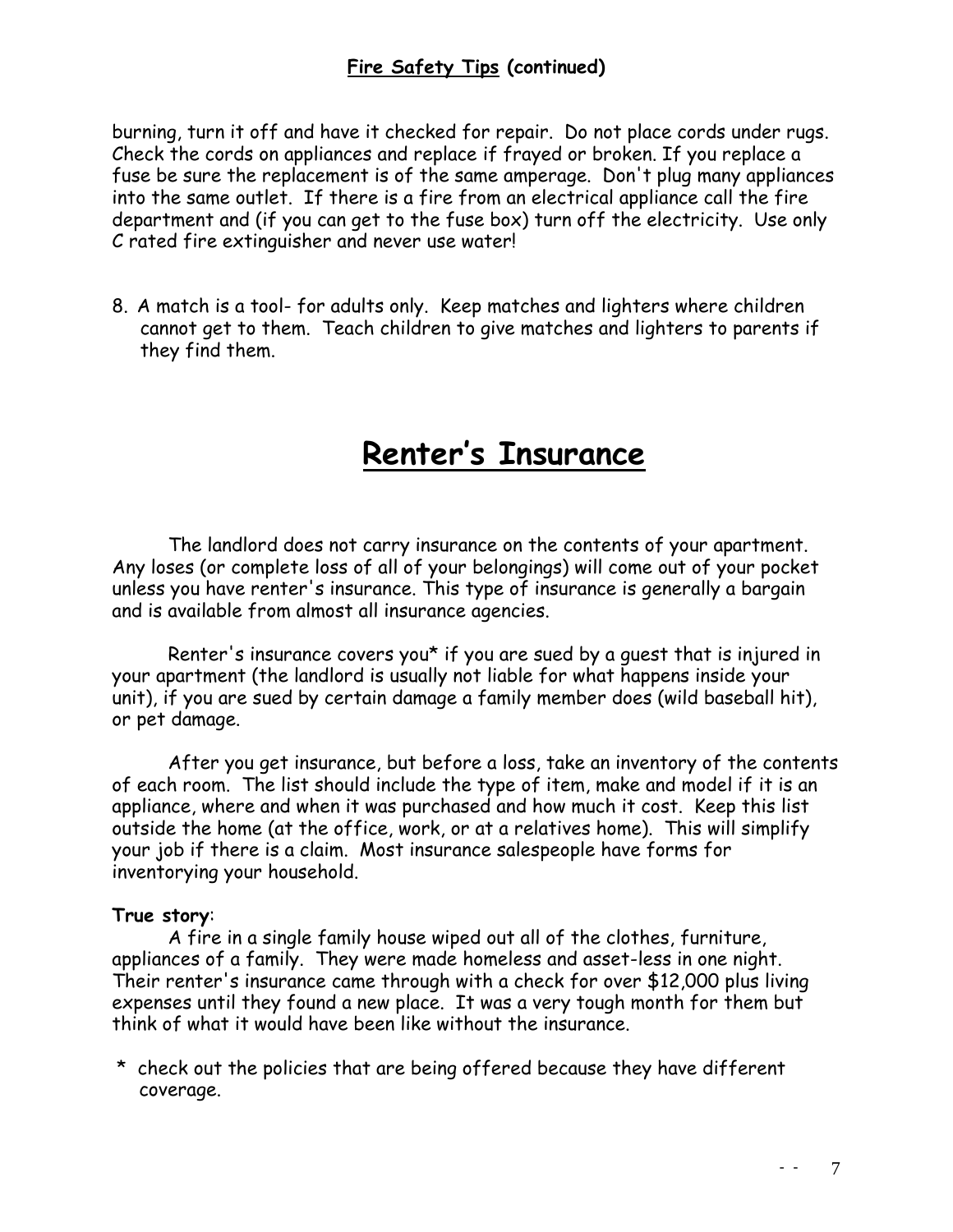#### **Security**

The theory of good security is to make the crook's job tough enough that he picks someone else to rip off.

You must start by looking at your apartment or house the way a burglar would:

- 1. Look for unlocked windows and doors and debris around to allow you to reach a window (like ladders, tables, crates, etc.)
- 2. Can you look inside and see (or hear) valuables like TV's, stereos, racks of CD's, VCR's?

Since it is expensive, impractical, and probably impossible to make your place burglarproof, you should take the approach that you will make his job as tough as possible.

- 1. Clean up outside areas so there is nothing to help him.
- 2. Use your locks (both the knob lock and the deadbolt).
- 3. Get a sticker from an alarm company (some hardware stores carry the stickers).
- 4. If you hide a key outside, do not let others, including friends, know where it is, or see you get the concealed key.
- 5. When you go out even for a night, consider using some timers on lights, TV's and radios to make it seem like someone is there.
- 6. Keep tabs of your keys and never put your address on the keys.
- 7. Many burglars are literally invited in. Know who you open the door for before you open it.
- 8. Be aware of what you put out for weekly garbage collection. Be discreet when throwing out packaging so as to not advertise to any would-be thieves as to what may be inside your home.
- 9. Windows are popular ways in. A window lock is rarely effective and is frequently open. According to the Police, the easiest security on a double hung window is to drill through the lower sash to the upper sash and push in a large double-headed nail. We drill these holes in all wooden double sashes on first floor windows and upper windows that could be accessible by roofs, etc.
- 10. Keep a vacation checklist so that you remember to stop the newspaper and mail, get the grass cut, etc.

**The Police tell us that a majority of break-ins are caused by people that the resident personally knows. Choose your friends wisely.**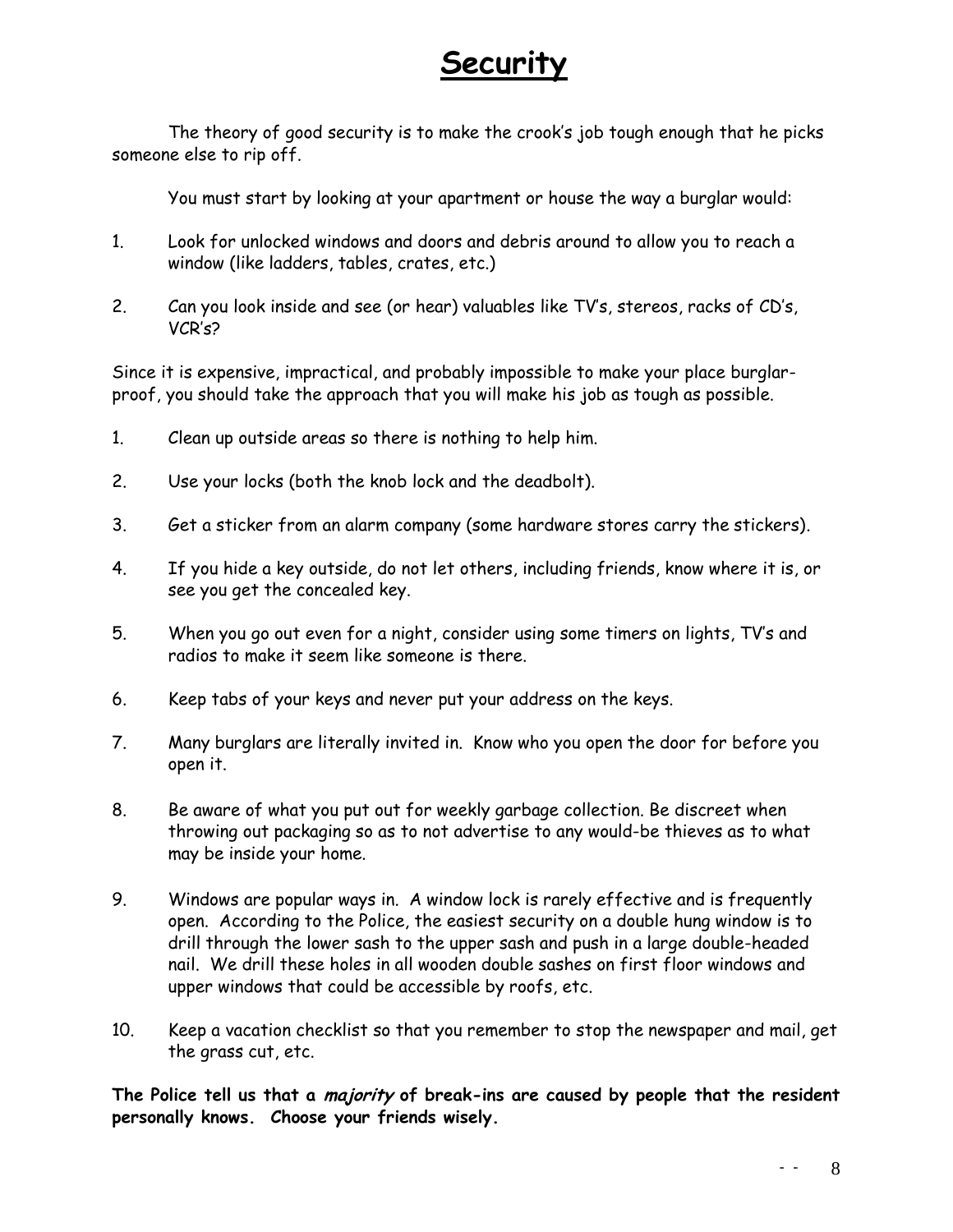### **Energy Efficiency**

Energy is a major expense for who ever pays the bill. Ultimately, the tenant pays for all energy usage through rent. It is in everyone's interest to save energy dollars.

Here is the typical residential energy usage profile:

| Heating                       | 48% |
|-------------------------------|-----|
| Lighting, Cooking, appliances | 18% |
| Hot water                     | 14% |
| Refrigeration                 | 13% |
| Cooling                       | 7%  |

Tips to lower your energy bill or increase your comfort:

- 1. Lower your thermostat setting. (Put on more clothes in layers.)
- 2. Clean your radiators (for hot water heat), put insulation and a reflector behind the radiator. For gas forced air furnaces – be sure to keep your registers clean and not blocked by furniture or other items.
- 3. Lower the temperature of your hot water at the water heater.
- 4. Take showers, not baths and save  $\frac{1}{2}$  the hot water. Buy a low flow shower head and save even more.
- 5. Remember to inform the landlord about any leaky faucets and running toilets.
- 6. Put an insulation blanket around the water heater and pipe insulation on the hot water pipes.
- 7. At night shut blinds, close shades, close drapes to keep heat in. Open them whenever a window receives direct sun.
- 8. Use florescent screw-in lamps to replace regular bulbs.
- 9. Turn off lights.
- 10.Keep bulbs, fixtures, diffusers clean.
- 11. Clean the coils behind or beneath the refrigerator at least every three months.
- 12. Thaw meat, poultry in refrigerator (their thawing will help cool the other food and save energy).
- 13. Cook foods together in the oven. The most efficient use of the oven is to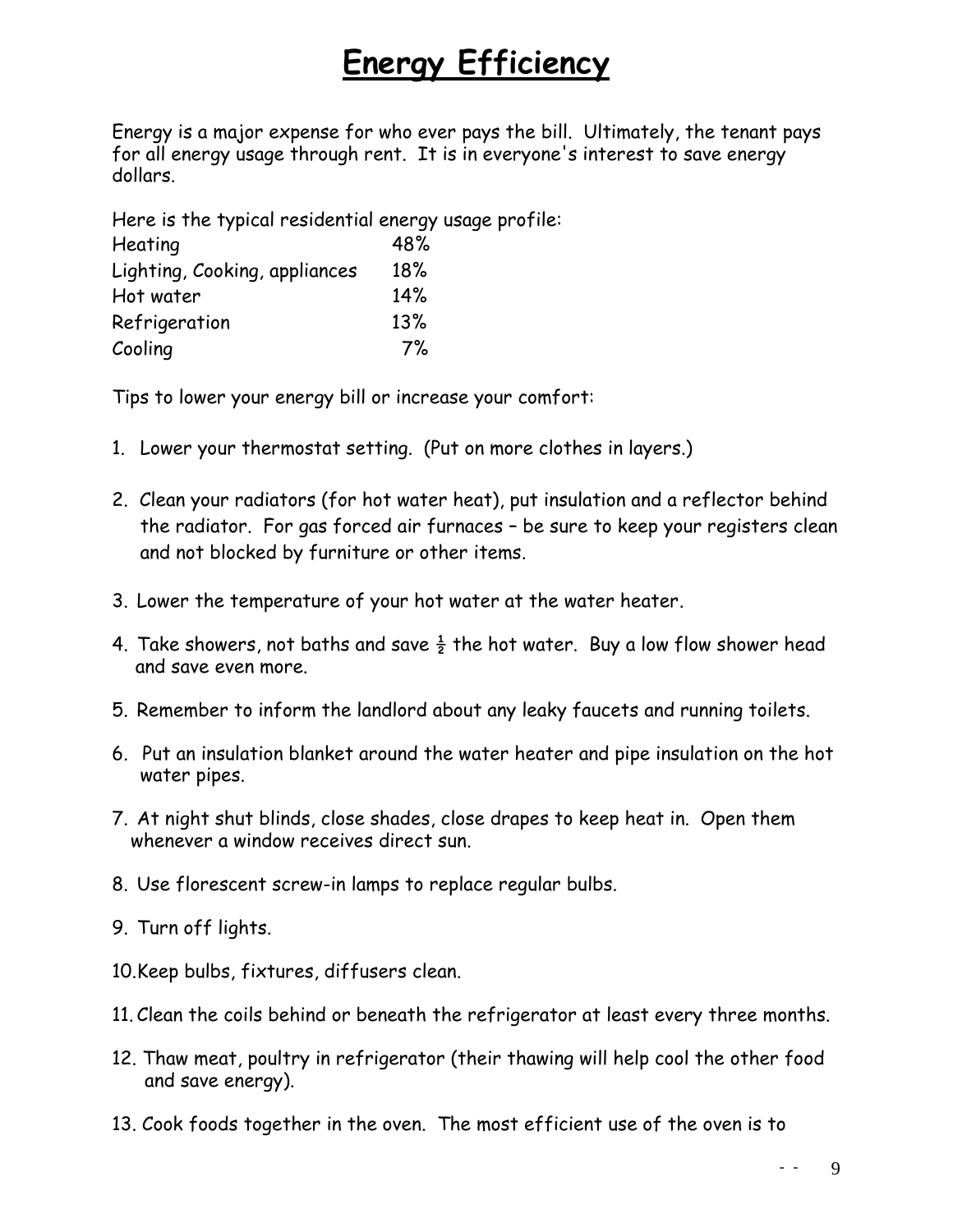#### **Energy Efficiency (continued)**

cook several things at once, adjust the cooking times.

- 15. Use the toaster oven, if you have one, for small amounts of food instead of the oven. Use the microwave instead of the oven or range top for small amounts.
- 15. If you have a dish washer or clothes washer make sure the loads are full and always use cold or warm settings instead of hot. Use air to dry the dishes or clothes when possible.

### **Tips and Standards for Cleanliness**

Keeping your apartment or house clean is an obligation under the terms of the lease. Food left around, dirty ranges, and debris left around all contribute to increased risk of vermin infestation, disease, safety problems and fires. Our inspection program is designed to provide safe and clean living quarters. For this to work you must do your part. You as the tenant are the primary beneficiary of these safety and fitness programs.

If we haven't been by for other reasons, we may be coming around for maintenance and housekeeping inspections. To help us in the effort of providing a great living unit, we would appreciate the following cleaning be done as often as necessary (in some cases, this means daily):

Wipe down range and oven after every use and thoroughly clean if necessary. Wash splattered grease off walls, cabinets, etc. *immediately* after each time you cook

Wash out trash cans.

Completely vacuum all rugs, scrub/mop all floors, and wash all walls. Clean baseboards and window trim and inside windows with Spic and Span or

equivalent cleanser.

Remove all debris from outside your unit.

Remove all materials from around furnace and water heater.

Remove, clean and replace pop-up drain strainers.

Clean and check smoke detector.

Remove all clothes, and debris from floor.

Once a year (and more often if needed) you are responsible for having all carpets **professionally cleaned** with a receipt sent to us as proof of cleaning.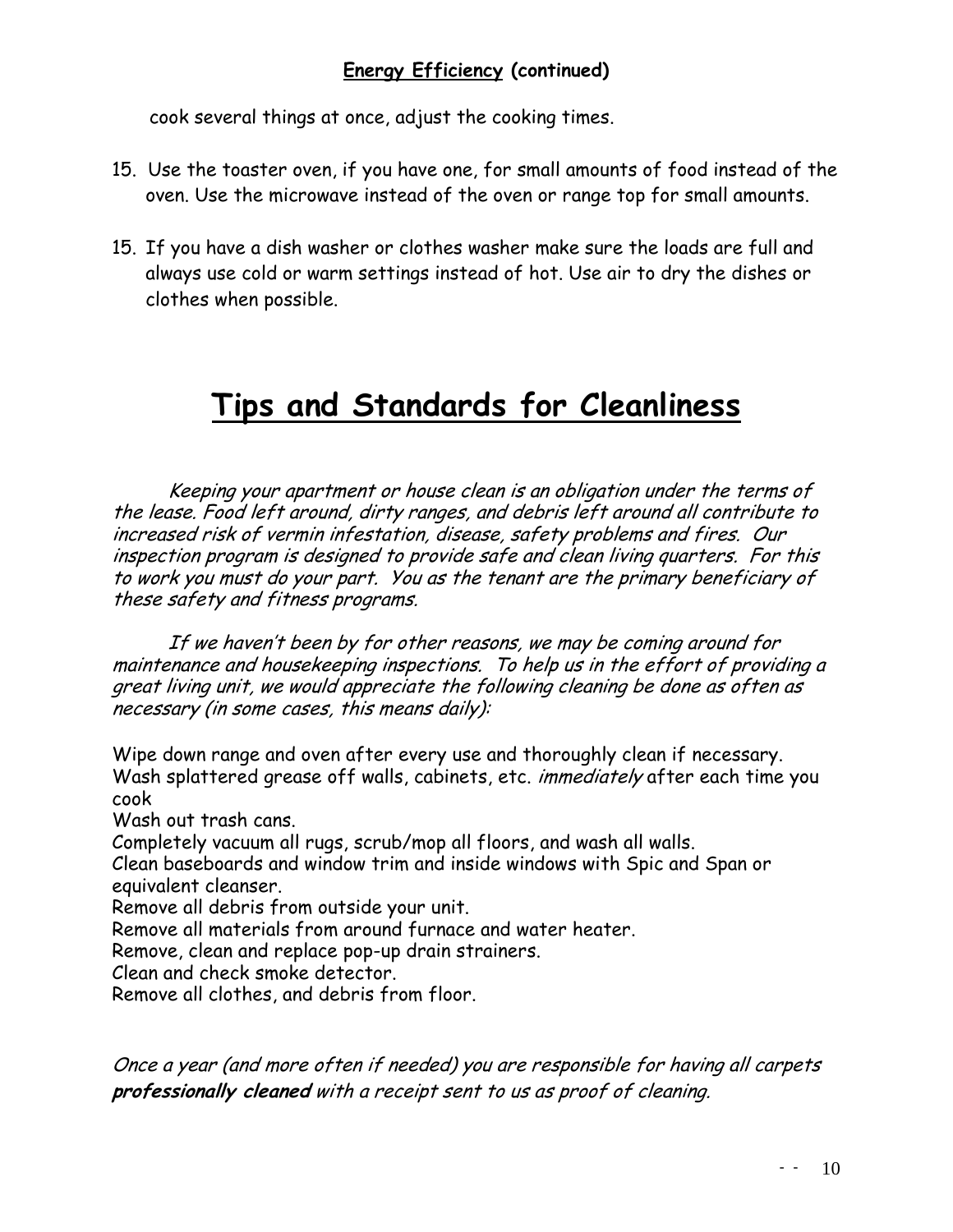### **REPAIR CHARGES**

We will keep the property in good repair and promptly fix anything that breaks through normal wear and tear (PLEASE notify us IMMEDIATELY of any needed repairs!)

Please expect service work during normal business hours (7:30 a.m. to 4:30 p.m., Mon – Fri).

If we have to redecorate or make repairs because of misuse or neglect on your (or your guests') part, you will be held responsible and we will bill you for the repair costs. Costs in making such repairs will be payable as "additional rent" according to your Rental Agreement. What this means is, let's say for example, you break a window and it costs us \$30 to repair; we would give you a bill for the repair costs to be due and payable at the same time your next rent payment is due. If you only pay the base rent and do not include the cost of the bill, we have the right to deduct the bill first from any amount you have paid, and serve you with a 5-Day Notice to pay the remainder due. If you do not pay the full amount due within the 5 day period described in the Notice, you jeopardize your rental situation as we may begin eviction proceedings.

The following is a list of charges if we are called in to do a repair due to misuse or neglect. Please note that these charges are *averages*. Sometimes the actual charges are higher; sometimes they are lower. But most of the time they are exactly as shown. Allowances are figured in for normal wear and tear, of course, and for the length of time something has been in use. Replacement charges include parts and labor:

#### **Chargeable Maintenance (***averages***):**

| Un-blocking a toilet (when something that doesn't belong in it is found) | $$35$ up       |
|--------------------------------------------------------------------------|----------------|
| A Missing or Dead Battery Found In Your Smoke Detector                   | \$5            |
| Broken window                                                            | $$29$ up       |
| Hole in wall                                                             | $$40$ up       |
| Broken door                                                              | $$50$ up       |
| Broken fixture (toilet, sink, vanity, kitchen cabinet)                   | $$35$ up       |
| Service call for appliance (due to abuse or neglect)                     | \$55 up        |
| Replace broken lock (replace lock from lost keys or requested change)    | $$50$ up       |
| Lost key call (let in only, payment due upon entry)                      | \$25           |
| Lost key for common entrance door                                        |                |
| (replace locks and keys supplied to all tenants in building)             | $$40$ up       |
| New keys                                                                 | \$10 set       |
| Repaint walls, ceiling                                                   | $$45$ up       |
| Clean carpet                                                             | $$69$ /room up |
| General cleaning                                                         | $$25$ /room up |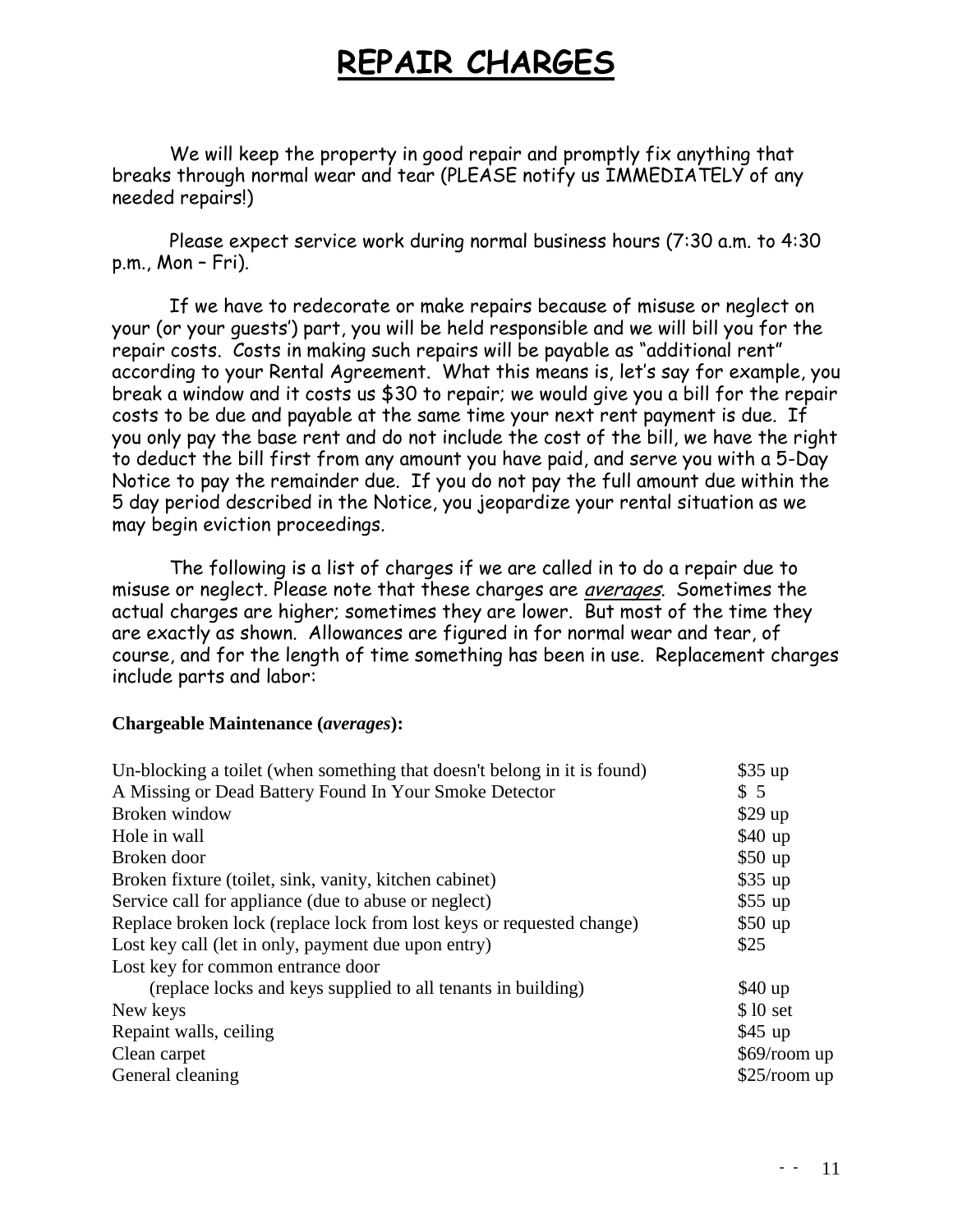#### **Proper Move-out Procedures**

In the lease the tenants and the landlord have to give each **other a full rental period's** *written* **notice** (*on or before the 1<sup>st</sup> day of the final rental period)* before vacating an apartment or terminating a lease. This notice period allows the tenant to find a new apartment or allows the landlord time to advertise and find a new tenant. The actual day the keys are turned in to the landlord or the end of the current month is considered the day that the rental agreement ends for rent calculation purposes.

The best situation is for the tenant to make an appointment to turn in the keys on the same day that the move-out inspection takes place. If that is not convenient the actual inspection may take place a few days before or after moveout. The move-out inspection will be performed with or without the tenant. The move-out inspection reviews the move-in check sheet (which was filled out by both parties and agreed to at move-in) and evaluates any differences in the condition of the unit. At no time during the inspection will estimates or costs of cleaning and repairs be discussed or promised.

Since normal wear and tear is a cost that is borne by the landlord, the inspection is looking for abnormal damage or filth. We expect the apartment to be returned to us in approximately the same condition and as clean as it was rented in. Things like holes in walls, broken appliances, excessive debris and trash, missing or burned-out light bulbs, missing or dead smoke detector batteries, destroyed carpet, etc. are considered abnormal and you will be charged accordingly for these things.

Within thirty (30) days after you have moved out completely and returned the keys, we shall provide a written accounting of the disposition of your deposits and shall return the same to you. If there are certain repairs that must be made in which a final cost cannot be ascertained within thirty days, you will receive an itemized letter explaining this. Then within thirty days from this letter you will receive a finalized accounting of your deposits.

Deductions from the security deposit might include: damage to the apartment or building that is chargeable to the tenant, unpaid rent, unpaid late charges, court costs, and unpaid utilities.

Using the security deposit for the last month's rent is not acceptable and is a direct and serious violation of the rental agreement. If the last month's rent is not paid on time when due, an eviction suit may begin and you may find yourself without a home before the end of the month.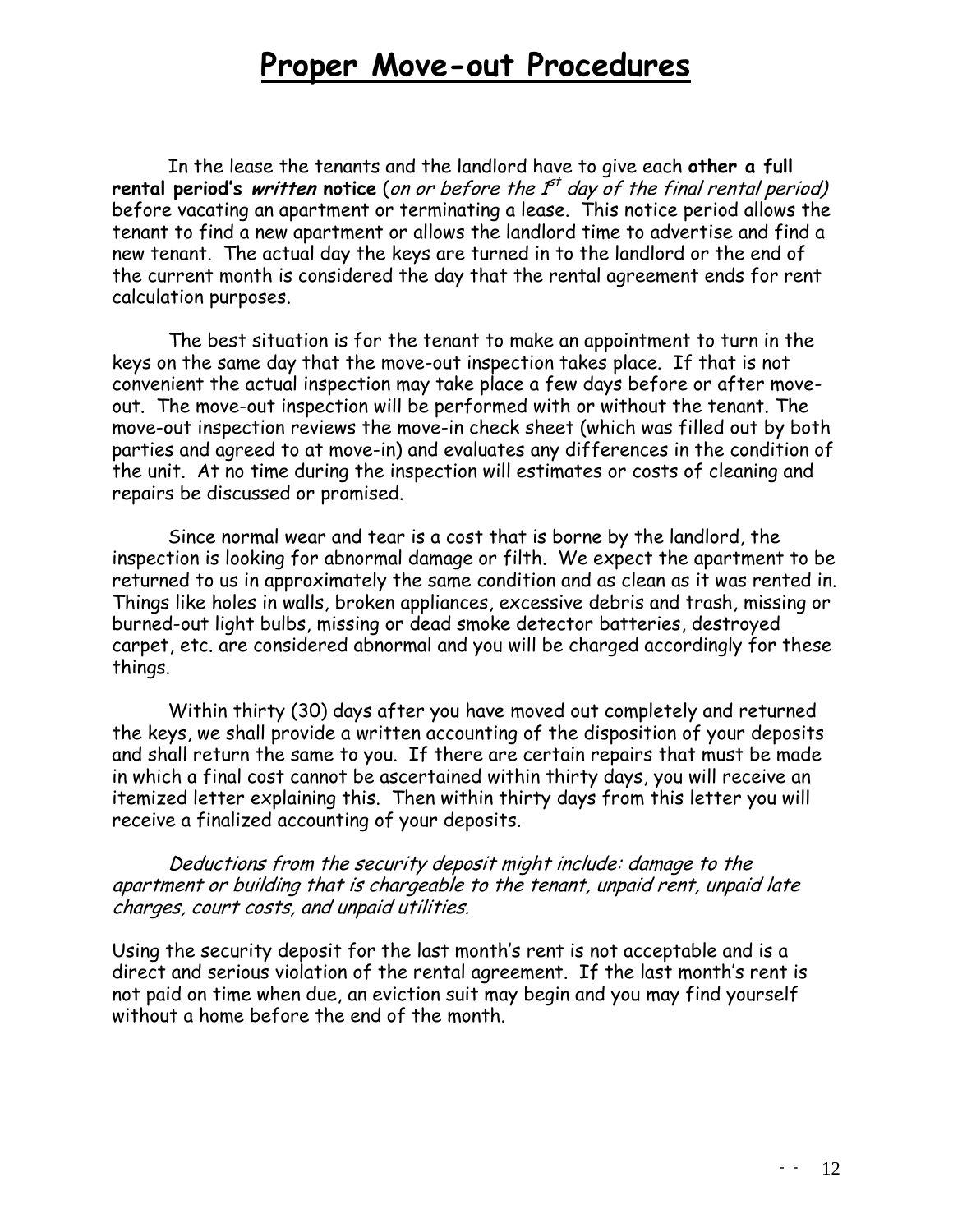#### **What Happens If The Rent Is Late**

**Remember, it is your responsibility to have your rent in by the rental due date stated in your rental agreement. And remember, doing so you are able to save money by receiving our "on-time" discount of \$25.00!**

If you ever think you might not have the rent paid to Real Estate Options (either by mail, postmarked no later than the rent due date or deposited in the R.E.O. dropbox or online through PayPal) on the day it is due, call or write as soon as you know. Our biggest thing is COMMUNICATION. If we do not hear from you, we can only assume you are avoiding paying the rent intentionally. We understand that at times it may be difficult to pay the rent in a timely manner. Partial payments show good faith on your part. We will still, however, have to follow the rules. Late charges must be collected in full even if partial payments are made.

Here is what to expect (step-by-step) if your rent is ever late.

If your rent is due by the first day of the month, it must be *received* by the first day of the month to be considered "on time" and qualify for the "on time" discount described in your rental agreement.

If your rent is even just one day late, you do not qualify for the discount and must pay the "full rent" described in your rental agreement.

If rent is not received by the day after it is due, you will immediately receive a **5-Day Notice**. A 5-Day Notice allows you 5 days, by law, to get the rent paid or move. Please be aware that even if you do move, you will still owe rent for the month because you did not give a proper 30-day written notice to move. Even if you called and communicated that you would be a day or two late with the rent, you will still receive a 5-Day Notice. This is a rule we are required to follow strictly.

If the full rent is paid within the allotted 5 days, no further steps are taken and you may continue to live in your apartment.

If rent is still not paid after the 5 allotted days, we have the right to begin legal action to regain possession of the apartment due to your failure to pay the rent.

Once a lawsuit is filed (called a Forcible Entry and Detainer Action or F.E.D.), we have the option to accept rent from you and allow you to stay, or accept rent and still require you to move or deny any payment from you and require you to move. At this stage of the process, you are now also legally responsible for any costs involved in filing the eviction (currently this is \$113 plus the cost of service which can vary in price, though usually between \$25 - \$50).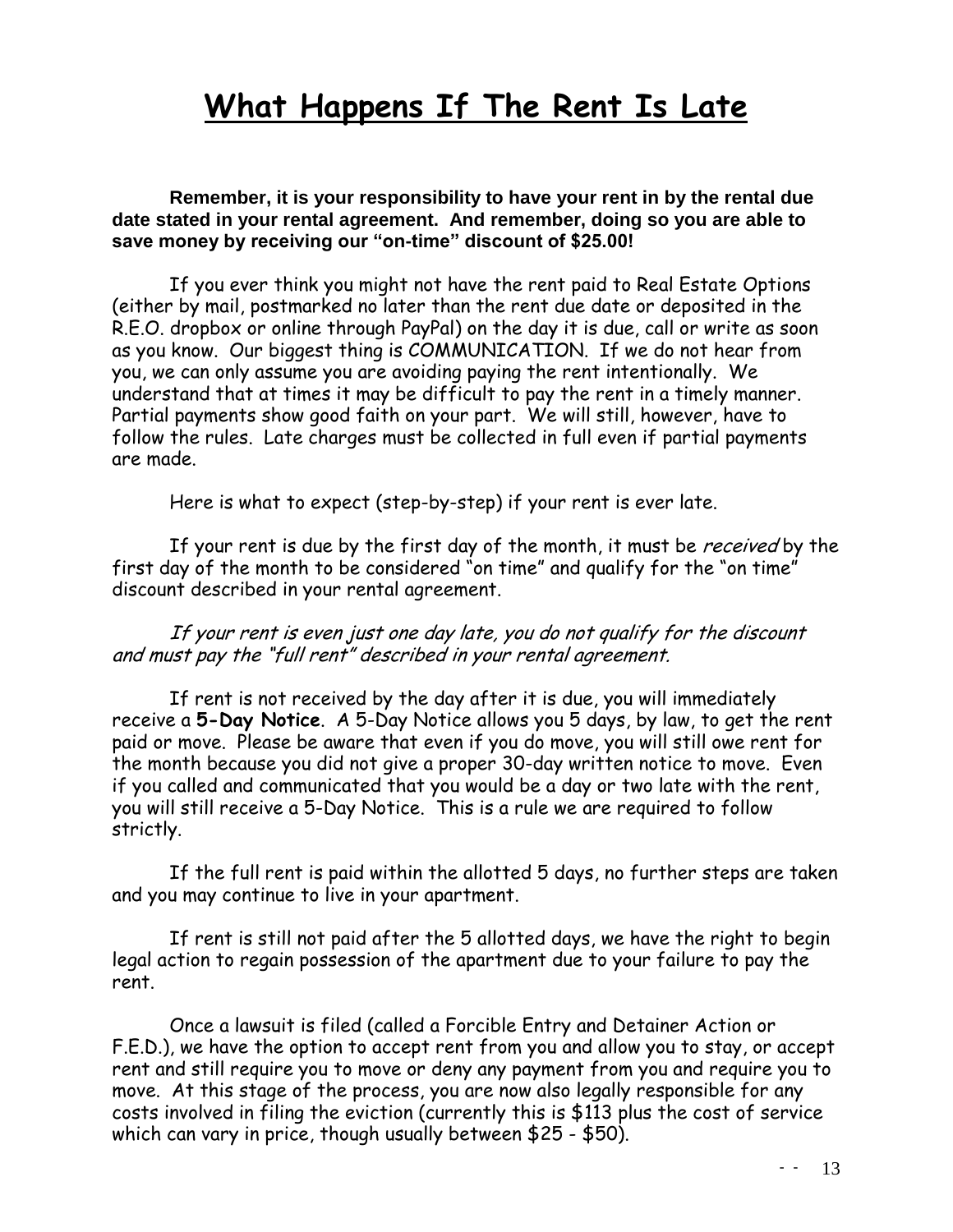#### **What Happens If The Rent Is Late (continued)**

When the rent is still not paid by the  $10<sup>th</sup>$  day of the rental period, late fees begin accruing in the amount of  $$5.00$  per day each day after the  $10^{th}$  day until the full rent and any other accrued charges are paid.

If an eviction suit is filed, you will receive a summons which will state the time and date that you will have to go to court for a hearing (usually the following Wednesday at 9:00 a.m.).

At the court hearing, the judge will ask you if you owe rent. The judge will then decide whether you must vacate the premises. If the judge decides in our favor, he/she can order you to be out of the apartment that same day. UNDER ILLINOIS LAW, IT DOES NOT MATTER IF YOU HAVE CHILDREN, IF YOU ARE PREGNANT, IF YOU HAVE NO PLACE TO GO, THE JUDGE CAN ORDER YOU TO MOVE THE SAME DAY YOU GO TO COURT!

At the same time the judge signs the **Order for Possession** (which says when you have to be out and how much money you now legally owe us) and hands it to you, we will hand you a **No Trespass Notice.** A **No Trespass Notice** states that if you are found on or in the property after that point in time determined by the Judge, you can be arrested immediately for criminal trespass.

We would hope that matters never get this far, but want you to be fully aware of what happens if you do not pay the rent.

### **What Happens If You Violate Your Rental Agreement**

Just as we are obligated to perform in a certain manner by the Rental Agreement, so are you. This is why we go over the Rental Agreement paragraph by paragraph with you at move-in, so you understand fully what you are committing to by signing the Rental Agreement.

If you ever breach any part of the rental agreement (except for nonpayment of rent) you will be given a **10-Day Notice**. There are two types of 10- Day Notices, those that can be **curable**, and those that are **non-curable**. It is up to Management to decide if a violation of the lease will be allowed to be cured. If you are given a curable 10-Day Notice, you will have 10 days by law, to cure the violation and stay in your apartment. Management does not have to accept any promises or solutions on your part, and may deem the violation *non-curable*. You will then be allowed 10 days to move and deliver up possession of the apartment.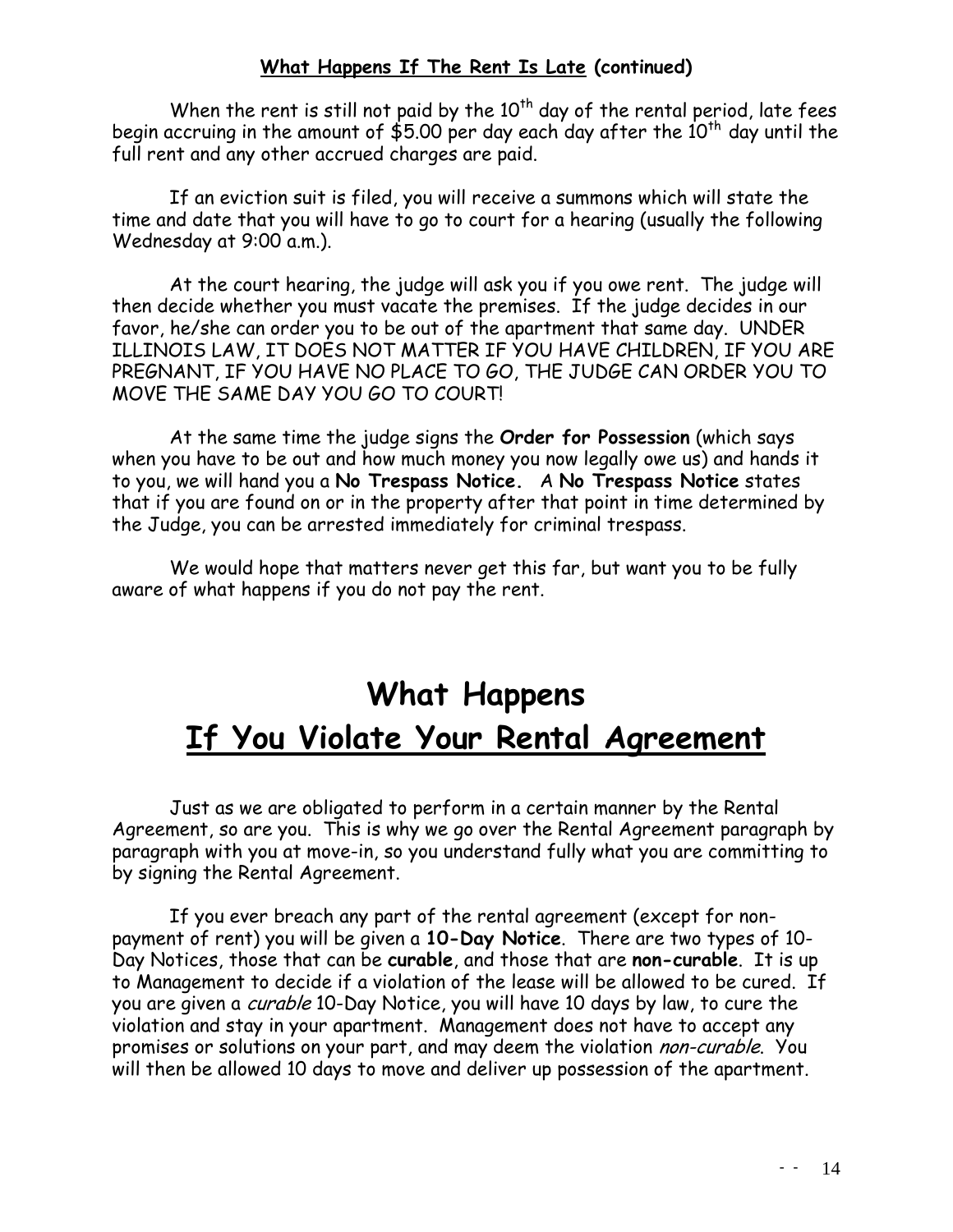## **What Happens If You Are Found Doing Any Illegal Activity on the Property**

If Management has any rebuttable presumption of any illegal activity occuring on the property (anything from a Class A Misdemeanor (such as Battery or Domestic Violence) to a Class X Felony), you may be served a **5-Day Notice to vacate the premises**. At this point the rental agreement is immediately void and you would be given 5 days to move and deliver up possession of the apartment.

#### **Barring Notices**

Your Rental Agreement contains the following clause:

Tenant acknowledges that the management has the right to require any of the Tenant's guests to leave the premises or be barred from the premises if these non-resident guests are deemed by the Management to be disruptive in any way or violating any condition of this Agreement. Tenants must inform their guests of all rules and regulations stipulated by this rental agreement. If rules and regulations are broke by tenant's guests, they may be barred and/or arrested for criminal trespassing.

What this clause means is if you have a guest over (be it a friend, acquaintance, or even your mom!) and they have been deemed disruptive or violating any condition of your Rental Agreement by the Management, they will be giving a "Barring Notice" to leave the property. If they choose to return to the property at any time, the Management has the right and ability to call the Police and have that person arrested for violating the Barring Notice. Also, if the Police or other neighbors notice this person on the premises they may call the authorities to have this person removed/arrested.

Because of the ways our current laws are written, it is very difficult for the police to deal with people they suspect doing illegal activity but have no hard and fast evidence. This Barring Notice is available to landlords to help in keeping their tenants safe.

#### **\* \* \* \* \* \* \* \* \* \* \* \* \* \* \* \* \* \***